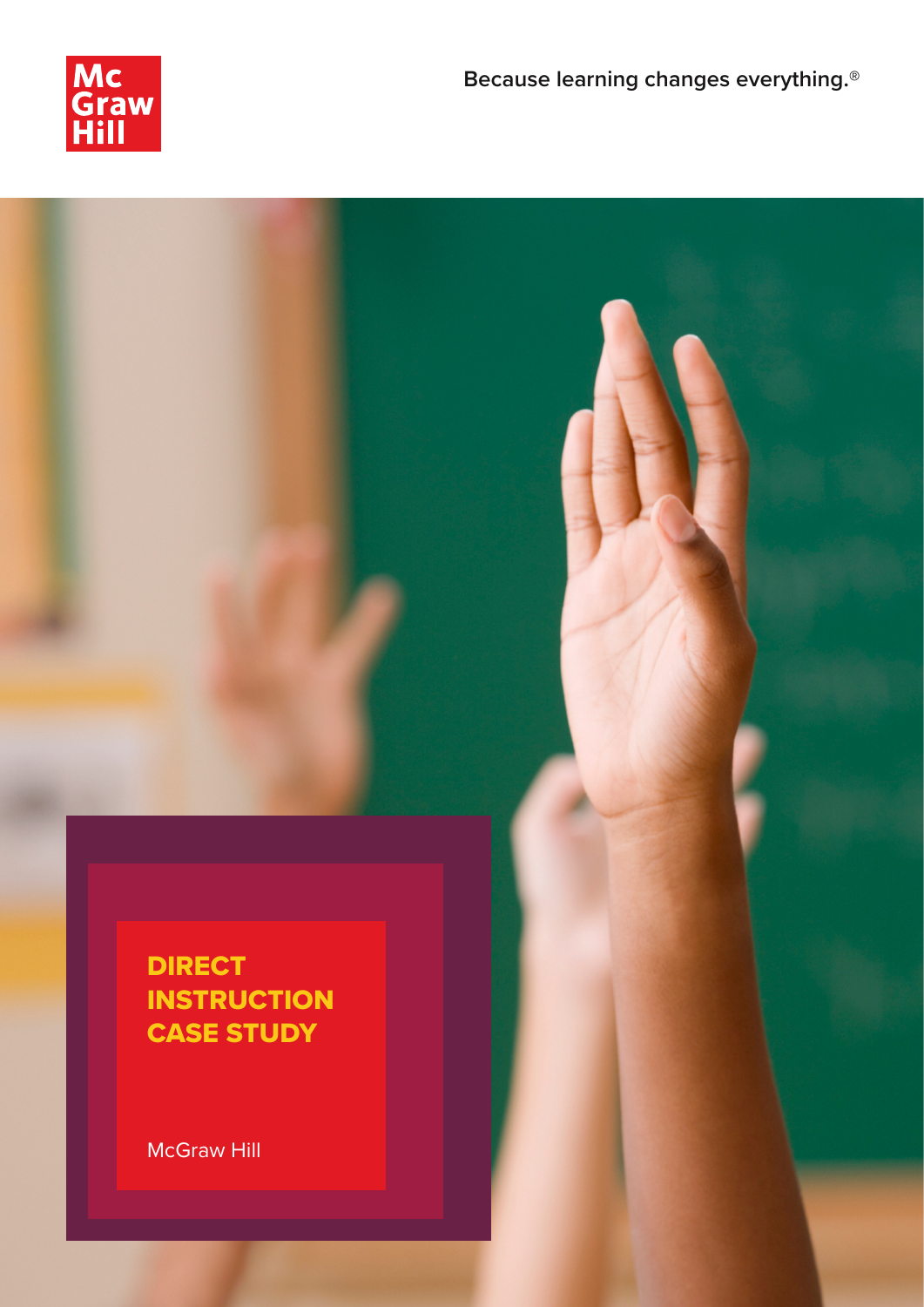# Kevin Surrey and Suzy Cudapas, Head of Direct Instruction, Maths and English

# **What is Direct Instruction?**

- A teaching method built by Siegfried Engelmann proven after 50 years of extensive research
- A method that focuses on explicit demonstration and practice that has its grounding on children who are disadvantaged or who have little confidence
- Allows children to be taught at their current level as opposed to their expected grade
- Has been proven to accelerate academic progress and improve behaviour
- Emphasises the retrieval of previously learnt skills - 10-15% of new learning each lesson is included to ensure mastery of earlier topics and concepts
- Models itself on a tracked curriculum rather than a spiralling curriculum.

# **Teachers utilizing the Direct Instruction model:**

- Teach from the front using a script that allows them to focus on their interaction with their learners
- Do not allow pupils to opt out of answering questions
- Focus on questioning
- Include regular opportunities for testing
- Demonstrate a 'warm strict' manner.

## The Background

Suzy and Kevin, who have been teaching for 18 years between them across primary and secondary schools, have been teaching using the Direct Instruction framework for 3 years. Kevin believes it was their passion for learning and for their students, in addition to the style and structure of their teaching, that identified them to be selected by their senior leadership team to drive forward this initiative at their school.

Explains Kevin, "We were the right fit to transition into DI and it was an exciting venture as our Headteacher was clearly so passionate about utilizing this programme."

On top of the fact their teaching style was already aligned to the DI model, Kevin also commented that it felt like the right fit for him personally.

"Coming from a primary background, I am passionate about helping the disadvantaged learners in a group so that they can be given the best opportunity." Kevin Surrey

For Suzy, DI appealed for a similar reason. She explained, "I have always specialised in teaching children at the low attainers and Direct Instruction breaks the work down into smaller chunks to scaffold the learning. This opened my eyes to a different approach to teaching where all children can access the work more so than what I was doing before. It made me reflect on my own practise."

After being asked to lead the new programme with DI, the pair read up on the works of American educationalist Siegfried Engelmann.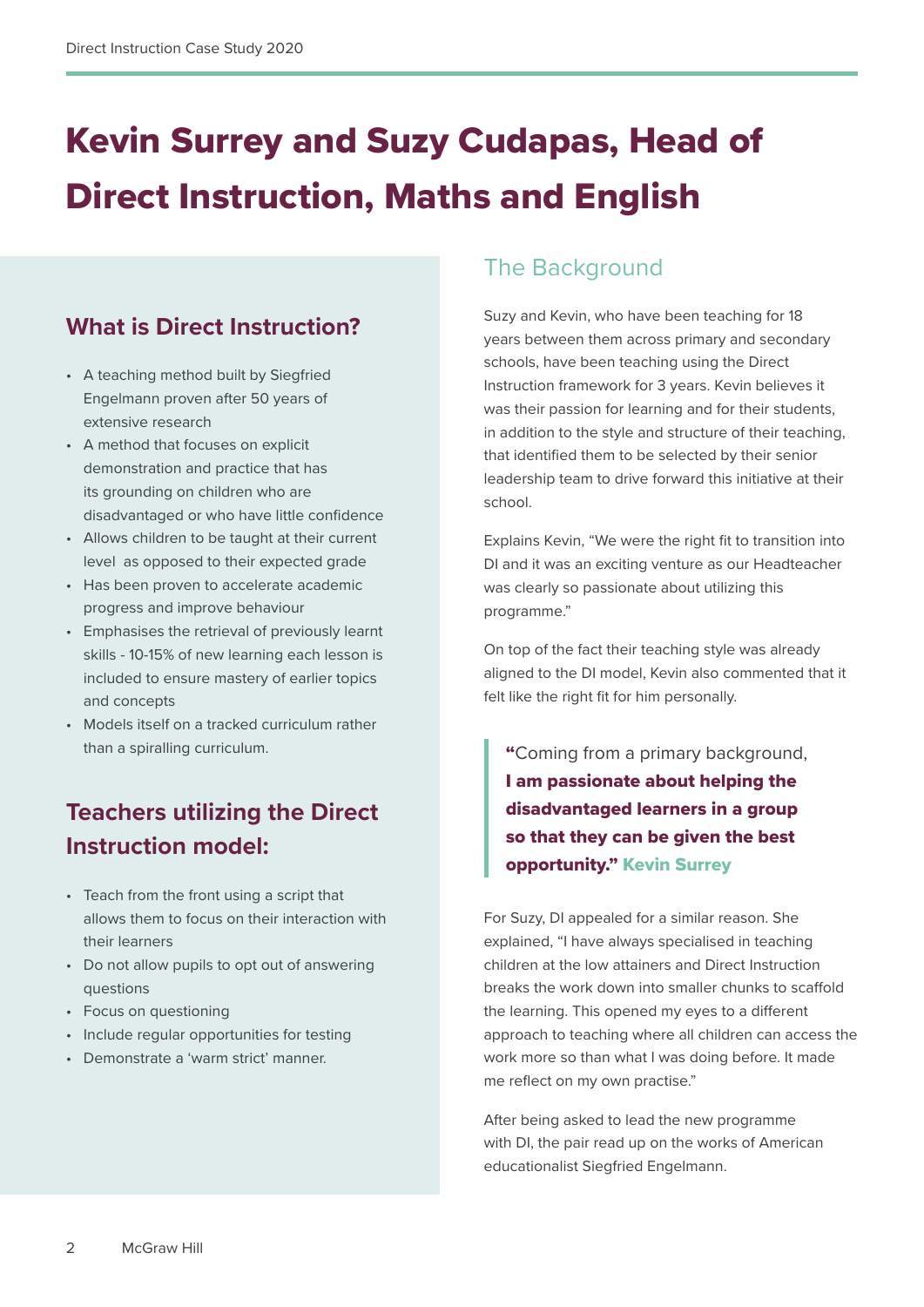Whilst the research Engelmann described was persuasive, Kevin admits he had some reservations about the model initially. "We worried about the scripts and wondered if it would make our teaching a little boring," he comments.

"Direct Instruction ... opened my eyes to a different approach to teaching where all children can access the work more so than was I was doing before." Suzy Cudapas

### The Solution

That concern was removed after the pair had their training in delivering DI. Over a 2-day course, Kevin and Suzy got up-to-speed with the requirements of the framework. The passion from the trainer was really evident, the pair noted. They began to deliver the programme with their classes soon after.

And far from being a disadvantage, Kevin now sees the scripts as something of a huge benefit. "These aren't just scripts put together quickly; these are scripts that have been built over 50 years of research and tested in the field for their impact before they're published. This is what works!"

## The Results

Suzy and Kevin are now passionate advocates for DI. As well as commenting on the close-knit nature of the groups, who are of similar ability levels, and highlighting the comradery and teamwork the groups demonstrated, they were also able to share their experiences of the impact of DI on one of their learners, Student A.

Student A started Direct Instruction in Year 7 and anecdotally admitted to being under-confident in reading. For Suzy and Kevin, this lack of confidence extended past her reading—it was across the board. She would hide away behind other students and frequently became tearful in lessons. She struggled

to read a sentence with simple words and, from a numeracy perspective, demonstrated a lack of fluency with basic calculation. Suzy and Kevin explained that her lack of ability in reading had a knock-on effect on her maths skills as it means she was unable to comprehend worded maths problems. Additionally, her logical reasoning was lacking.

After the first year, Student A had changed in a profound way. Her self-confidence and self-esteem had risen, and she was happy to volunteer herself in class to answer questions—something she had not done before. She smiled considerably more and it became evident she enjoyed learning. Suzy recalled a time in one of her core lessons with Student A where she asked all learners to read a page from Charlotte Bronte's Jane Eyre. Student A not only read her allocated page but also asked to continue reading. Suzy also noted that Student A was voluntarily going above and beyond in what was asked of her in terms of her reading. She visited bookshops and began buying books.

Accidentally, Kevin noticed that her numeracy skills had changed for the better. She became much more fluent in reading and in calculation and so was able to develop a much broader mathematical knowledge. This left her able to answer worded maths problems with logical reasoning, and a range of strategies to help solve these problems.

When Student A was asked about her experiences with DI, Student A acknowledged the difference DI had made. "DI has helped me a lot," she said, "Once I started it, I became a lot more confident."

Kevin and Suzy were also able to share that Student A's experience in DI, and the significant improvements made to both her learning and her confidence, had been noted by her peers. Her peers had noticed, prior to DI, that Student A wasn't confident and wasn't able to master specific topics. Since the embedding of the DI framework, a peer to Student A stated that,

"Student A became an inspiration to not only me but all my class."